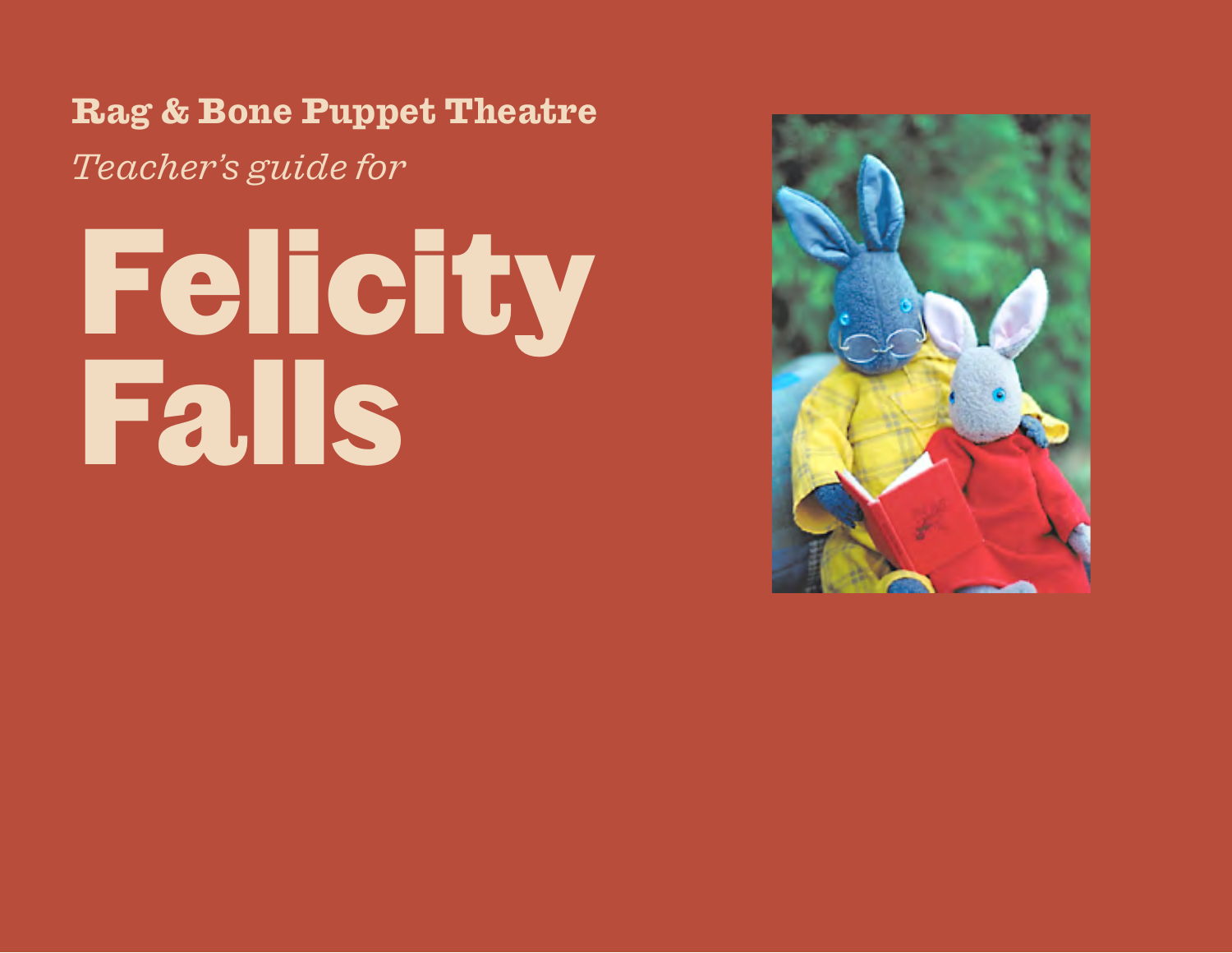### **Table of Contents**

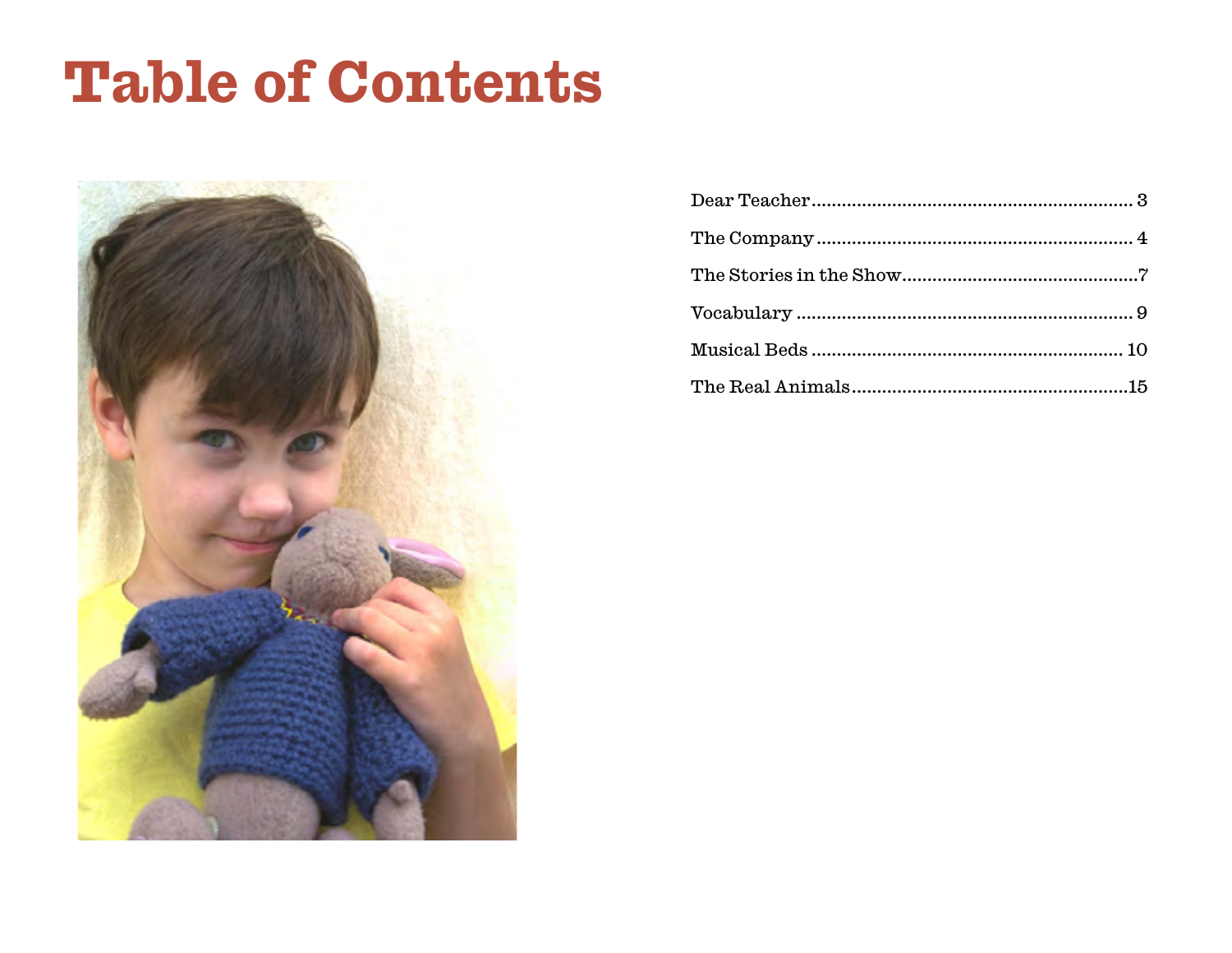<span id="page-2-0"></span>

#### **Dear Teacher**

Welcome to *Felicity Falls.* The show is primarily meant to be fun, funny and interesting, but we hope that it can also be a springboard for lots of learning opportunities, and that this study guide can suggest a few of them.

Students may have questions about us, our company, and how we put the show together; if they do, you'll find some of the answers here. There's also some information about what the animals in the show are like in real life; a vocabulary list; and a synopsis of the entire show, which you could read to your class, either before or after the performance. Finally, we're giving you one of the stories in a storybook form. You could read it to your class, let the older ones read it themselves, cut and paste pages into a notebook for the students to illustrate, paste pages onto their drawings for a display...or whatever.

If you find this study guide is useful, or have any suggestions, please let us know when we come to your school. We look forward to seeing you at the show!

Yours truly,

*Kathy & John*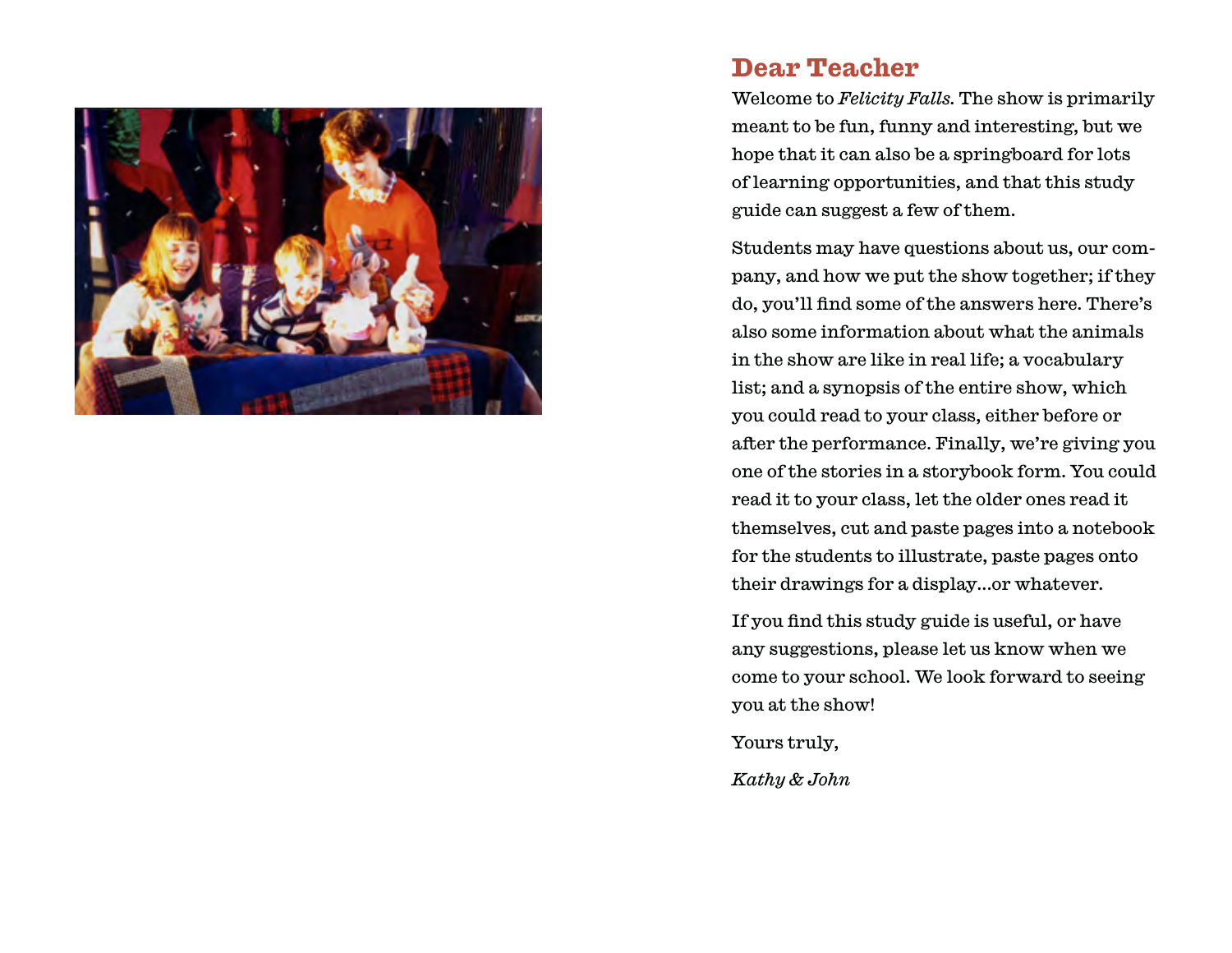#### <span id="page-3-0"></span>**The Company**

Founded in 1978 by John Nolan and Kathy MacLellan, Rag & Bone's shows include *The Nightingale, A Promise is a Promise, The Story of Holly & Ivy, Felicity Falls, The Light Princess, Zoom at Sea, The Tempest, The Flying Canoe, The Last Polar Bears, Owl at Home* and *The Doll's House.* Rag & Bone has been awarded a Citation of Excellence in the Art of Puppetry from unima-usa, the international puppetry association.

Kathy MacLellan is an award winning writer, performer and puppet-maker. Kathy has written over fifty television scripts, including episodes of *Under the Umbrella Tree, Theodore Tugboat*, and *Mr. Dressup.*

Actor, puppeteer, and designer John Nolan has built sets, props and puppets for stage and television, and has appeared on television and in many theatres, including GCTC, The National Arts Centre, Opera Lyra, Odyssey Theatre and Skeleton Key Theatre. He played Jackson on ytv's *Crazy Quilt.*

Kathy & John have also taught many puppet-making and drama workshops in schools across Ontario.





*A Promise is a Promise*



*The Wind in the Willows*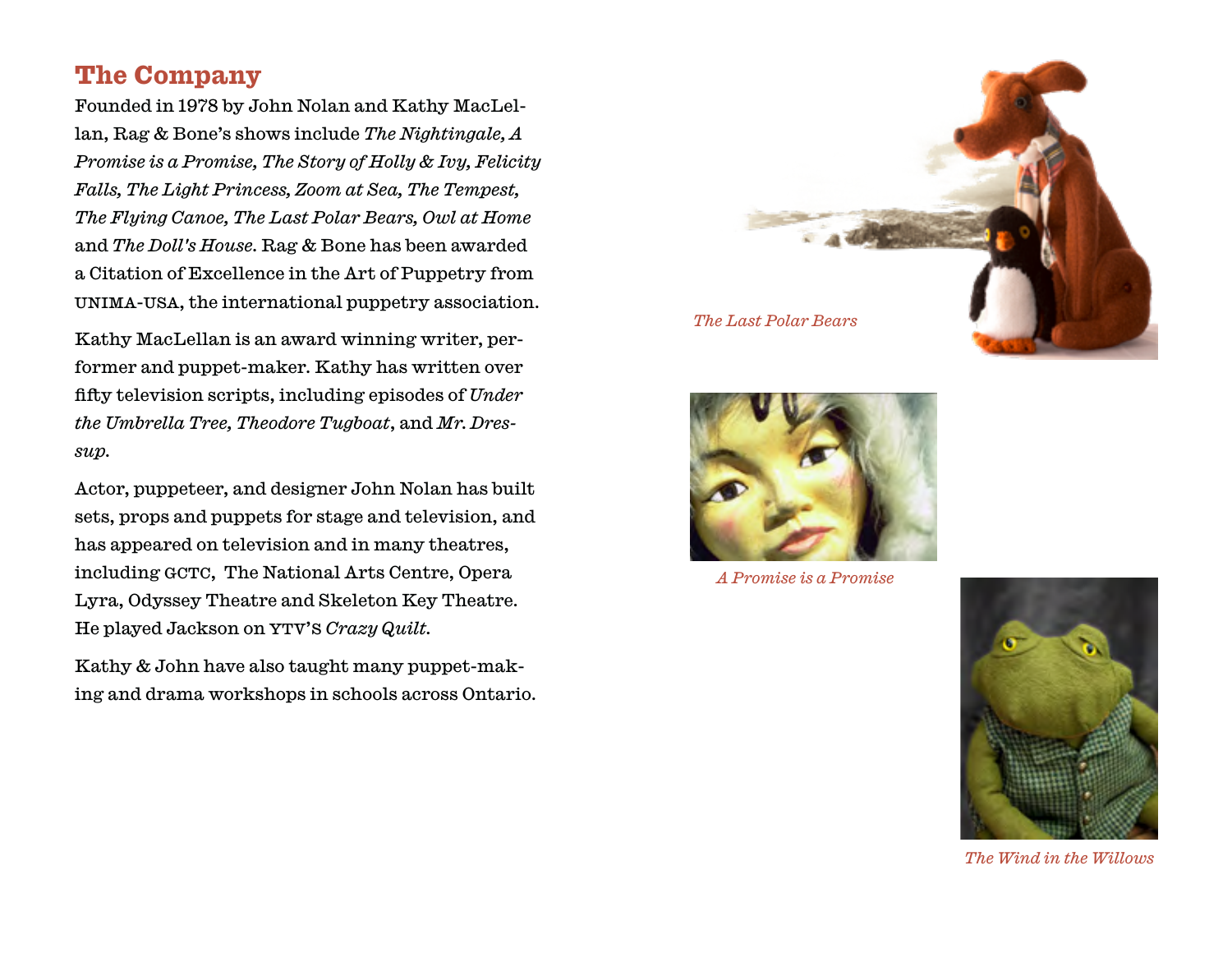

#### **Making the Show**

We spent a lot of time developing ideas about the stories, the characters and the setting. We got ideas from our own children, from their friends, and just from talking about how we wanted the show to be. Once we had an idea of what the show should be like, Kathy wrote the script.

The longest part of the process was making the puppets and designing the show. What should the set look like? What should the puppets be like? What should they be made out of? How big should they be? How should the puppeteer hold them?

We decided to have soft-sculptured puppets, like bed-time toys, with a background of quilts and pillows.

Once we'd decided these things, we had to make everything: John made the props for the show: the little houses, the cloud, the ladder; Kathy set to work on the puppets.

The puppets that we use in *Felicity Falls* are sewn from fabric and stuffed. To make the weasels, for example, Kathy began by looking at lots of photos and drawings of weasels. Weasels have long, thin faces that come to a point at the nose. Kathy drew the face in profile, and that drawing became the basis for the first part of the paper pattern.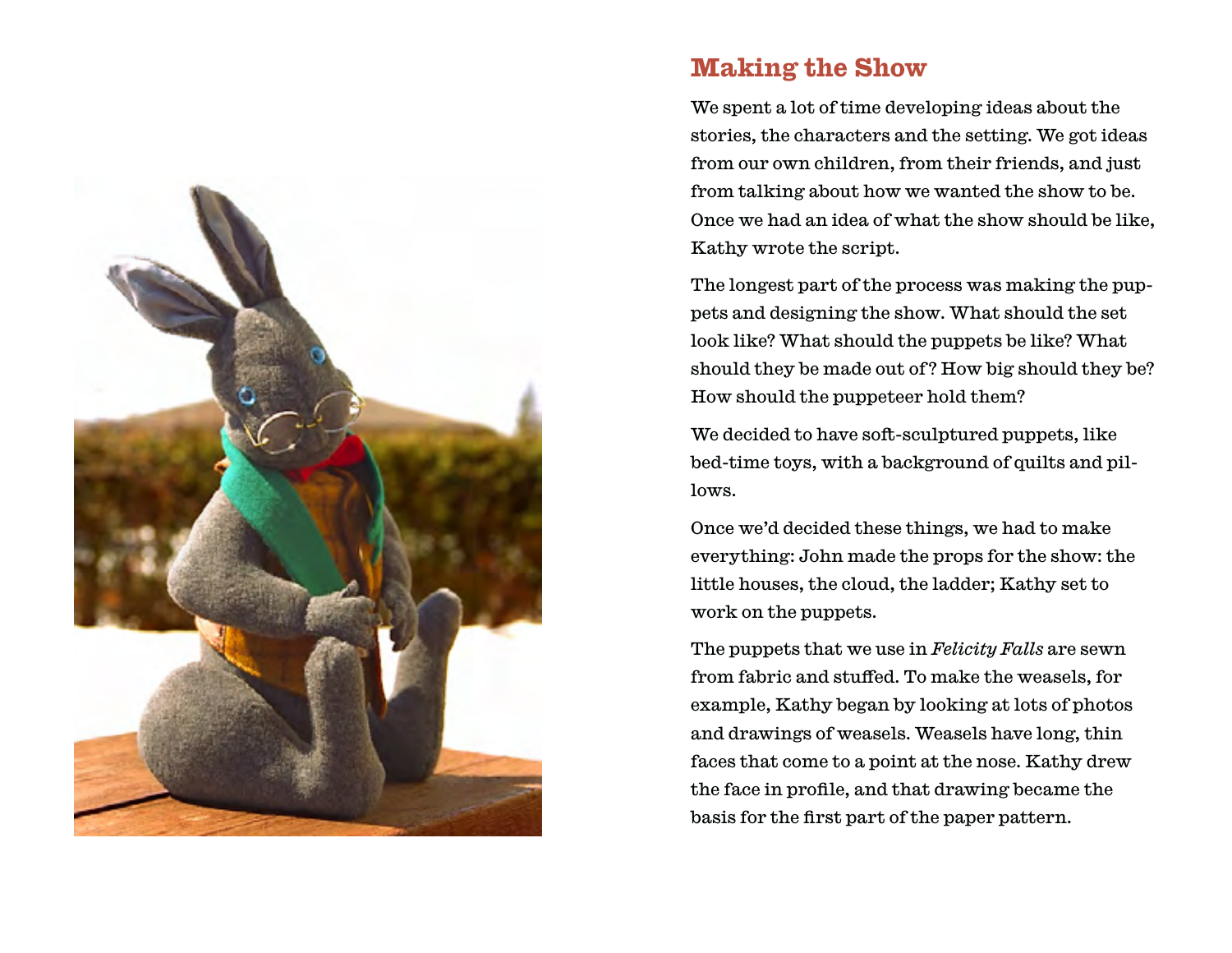Then she had to draw other body parts: the small round ears, a triangle for under the jaw, a long thin body and short legs and arms. She laid the paper pattern on the fabric: brown arctic fleece for the upper body and white or grey for the jaw, neck and underarms. Then she cut out the fabric, sewed each body part together, turned it right side out and stuffed the head and body with polyester fibrefill.

Finally, Kathy sewed the various body parts to each other, added glass craft eyes and plastic eyelashes, and made clothes for them.

The third stage was to rehearse the show. In rehearsal, we had to decide how the puppets should talk, and what actions they should perform. We blocked the play: that is, we planned all the movements. Of course, we also had to learn our lines. We also decided what sound effects and musical instruments we'd use in the play.

The way that we work puppets in most of our shows is called open manipulation. The performers are more like storytellers than puppeteers, working the puppets and narrating the story in full view of the audience. We often describe it as "using puppets to tell stories in the same way that children play with toys".

More ideas develop and grow once the show gets on the road, but most of the words and movements are set in rehearsal.



*Willemina in her wedding gown*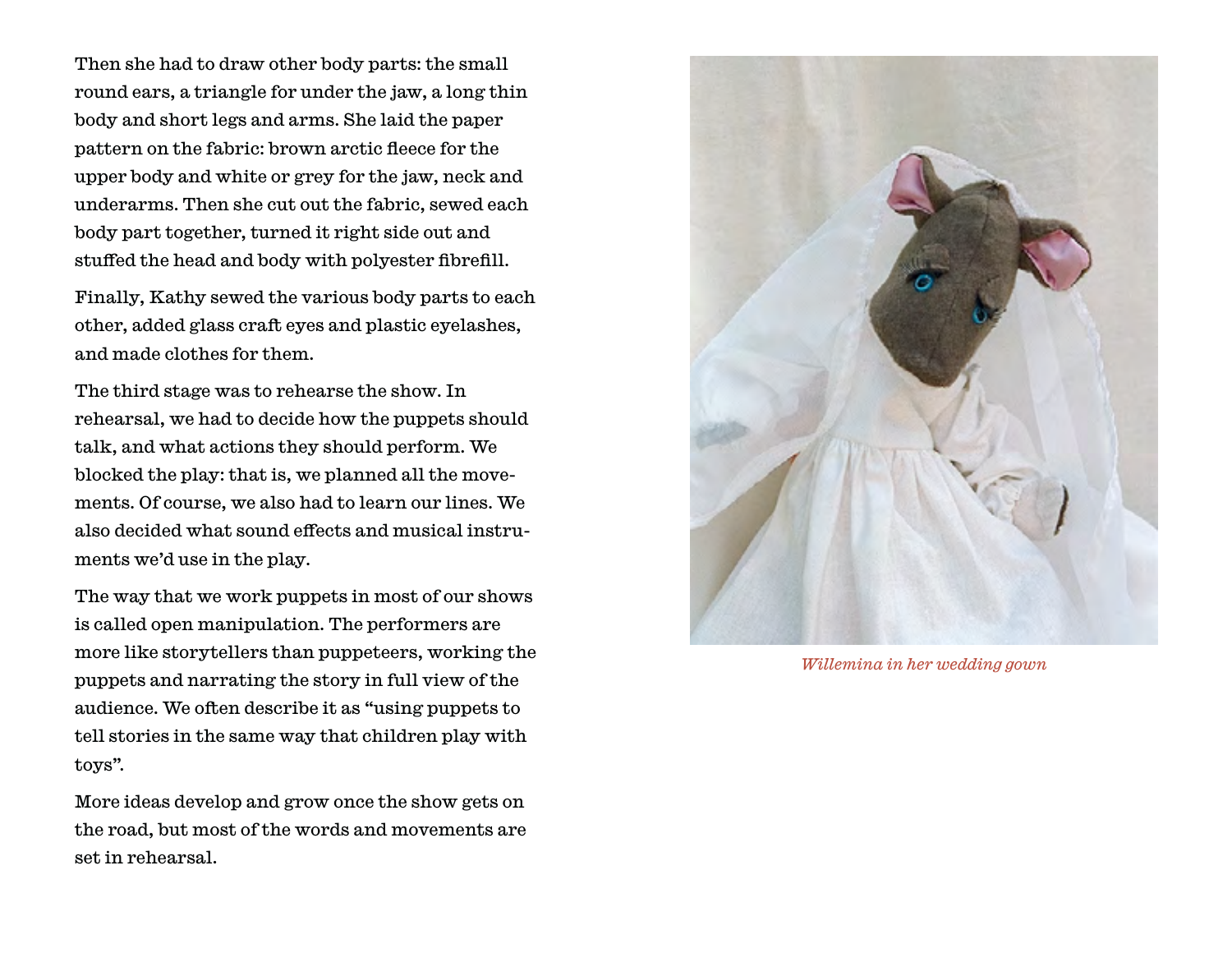<span id="page-6-0"></span>

#### **The Stories in the Show**

*A group of animals find a new place to live in the Ottawa valley. In a series of short stories, the show follows their everyday lives as they build their home and their community. Here are the stories:*

NCE UPON A TIME a group of animals had to<br>find a new place to live. They crossed grey,<br>rocky mountains and found a green valley, a find a new place to live. They crossed grey, rocky mountains and found a green valley, a blue river & a small waterfall.

The valley had everything they needed, so they built houses there, and a mill—and they called their village Felicity Falls.

They had lots of sunny days, and lots of rainy days. Rain helped the crops grow (especially the carrots, for the rabbits).

One time it rained really hard, and all of their roofs started to leak. Everyone in the village crowded into the Rabbits' tiny kitchen. It was so crowded that every time anyone moved they bumped into a porcupine, and porcupines are prickly, but that was okay, porcupines are supposed to be prickly.

When it was time to go home, everyone was glad that they had such good neighbours to help them out.

After the rain, there were flowers everywhere in the village—especially apple blossoms. Rod Rabbit got busy fixing his roof, and Rose Rabbit, his seven year old daughter, had a friend over: Tansy Weasel.

Rose's little brother Jack was going berry picking with their mom, Rhapsody Rabbit, and Jack asked Rose to look after his teddy. Rose agreed, but Tansy wanted to play hide the teddy with it, and before they knew it, the teddy was lost.

When Jack and Rhapsody came home, Rose and Tansy were pretty worried, but then, an almost magical thing happened: a breeze blew through the leaves of the apple tree where Tansy had hidden the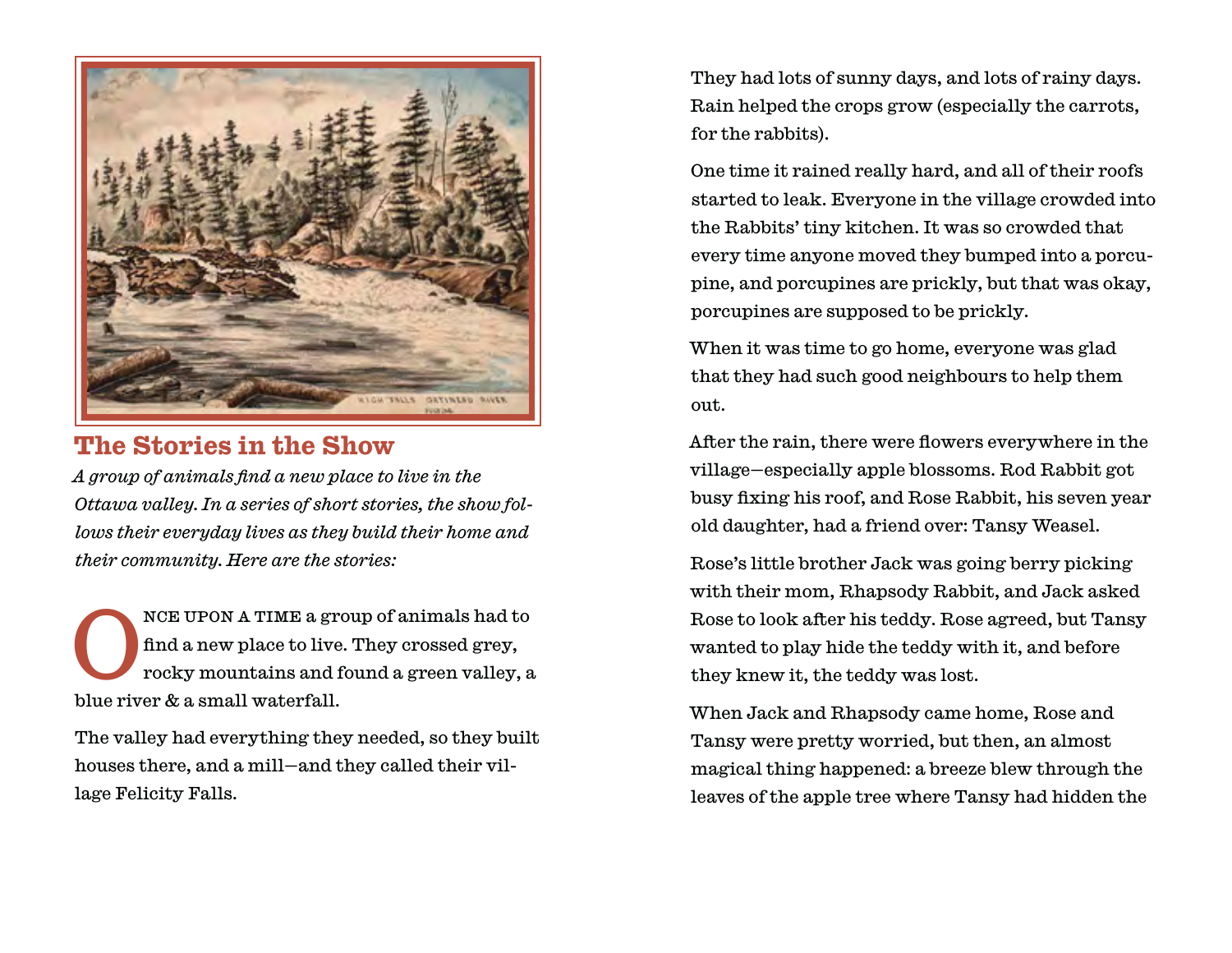teddy. The breeze knocked the teddy out of the tree and right into Jack's lap.

It was a good thing they found Jack's teddy, because he really needs it to get to sleep.

One night, just when Rod and Rhapsody were going to sleep, they heard a noise: Jack had fallen out of his crib. He refused to go back into it, so Rod and Rhapsody took him into their bed.

It took a while to get to sleep, and when they finally did, Rose came in. She had a growing pain, so Rhapsody went back to Rose's bed with her, to rub her leg for her.

Then Rhapsody fell asleep and Rose felt crowded, so she got in bed with her father and Jack.

Rose went right to sleep, but she started to dream about flying. Little Jack meanwhile, was dreaming about swimming lessons.

All this flying and swimming made it difficult for their father Rod to sleep, so he got up and went to find another place to sleep.

In the morning, when Rose went to the bathroom, she heard a terrible noise. It sounded like a bear growling in the bathroom. She ran back to get her mother.

When Rhapsody pushed open the bathroom door, they saw Rod. He'd been sleeping in the bathtub and snoring.

"That's not a bear, that's Daddy!" the children cried, jumping into the tub and all over Rod. "Daddy, Daddy, Daddy!" Another day had begun in the Rabbit family.

As summer turned to fall, Rose was out playing in a field near her house, when she saw an amazing thing. It was a hot air balloon.

There was a weasel in the balloon, a travelling salesman named Waldo Weasel. He was a wonderful weasel, and soon everyone in the village loved him, especially Willemina Weasel, Tansy's aunt.

Waldo and Willemina decided to get married, and everyone was invited to the wedding.

Waldo and Willemina stayed in the village. They started the first store, and they started a family.

All this happened a long time ago. Most of the animals are grandparents now. When they think back on when they first came to Felicity Falls, they know now that what they found, what they made for themselves, is what they were looking for from the beginning: a home.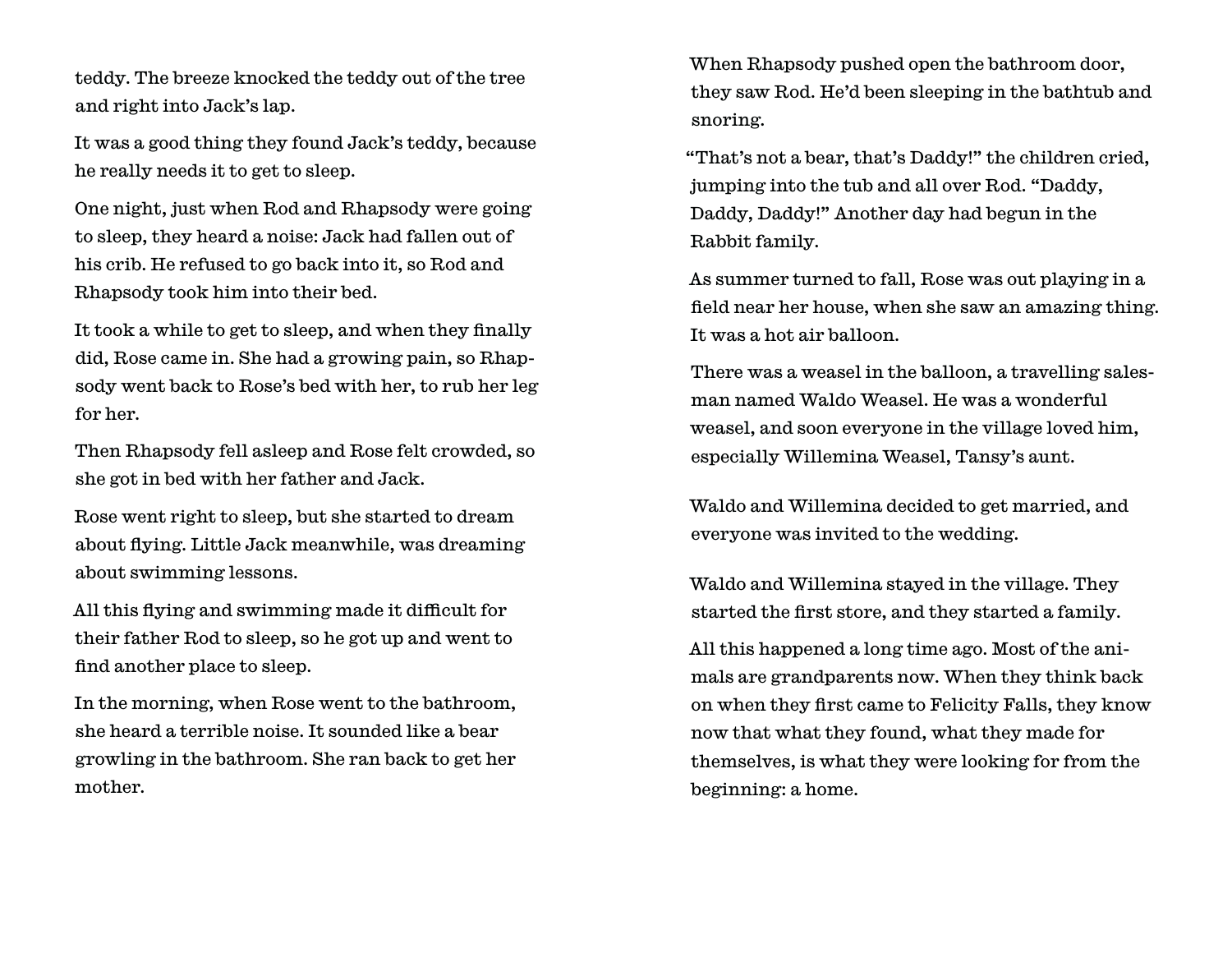<span id="page-8-0"></span>

#### **Vocabulary**

FELICITY: 1: the quality or state of being happy, esp: great happiness

b: an instance of happiness 2: something that causes happiness 3: a pleasing faculty esp. in art or language: aptness 4: an apt expression

#### Vocabulary List:

Many of these are simple words, and in the show they are used in a way that makes their meaning clear, but some concepts may be new to some students.

*felicity blizzard valley raft waterfall prickly carrot top mill shingles neighbours apple blossoms organize tools materials leap frog somersault*

*cartwheel shed hammer ladder saw berry picking lemonade breeze snake blueberries music box crib snoring growing pain snugly bear*

*amazing travelling salesman aunt flower girl ring bearer matron of honour best man bridesmaid bride groom kalimba sieve xylophone*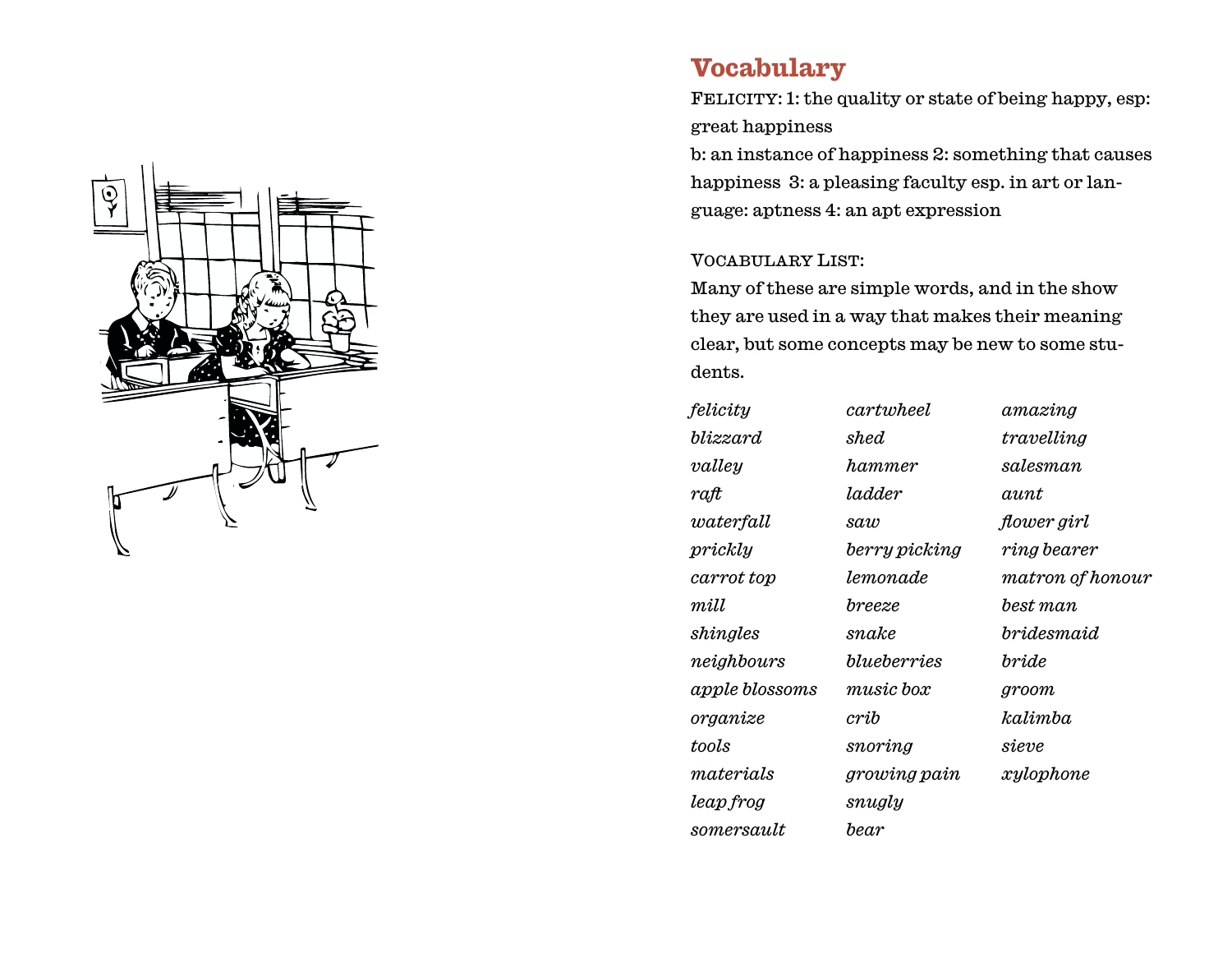### <span id="page-9-0"></span>**Musical Beds**

*In a golden valley near a blue waterfall, a group of animal families live together in a little village. They call their village Felicity Falls, because felicity means happiness...*



Felicity Falls is beautiful at night. Rod and Rhapsody Rabbit look at the moon every night before they go to bed.…

"Goodnight moon," says Rod.

"Goodnight Rod," answers the moon, "goodnight Rhapsody."

"Goodnight moon," says Rhapsody.

After that, they look at their children: Rose, sleeping in her bed, and Jack in his crib. Jack is getting a little big for that crib.

"He's really not a baby any more," says Rod.

"He'll always be a baby to me," replies Rhapsody.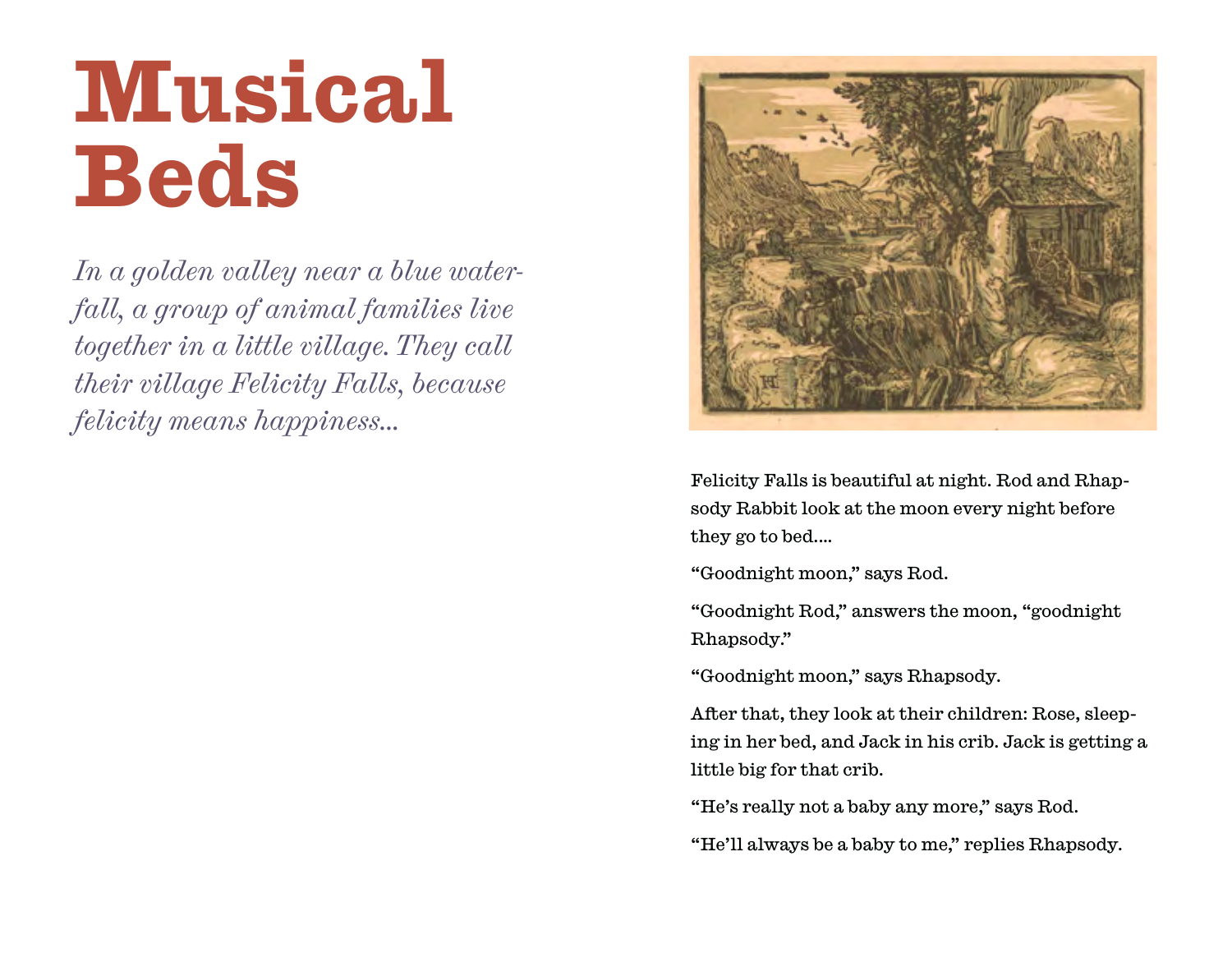#### $\mathbb{G}$

Then Rod and Rhapsody get into bed. Sometimes they have a little trouble arranging the blankets. First Rod pulls them all to his side, and then Rhapsody turns over, taking them all to her side.

One night, they pulled the blankets back and forth so much that Rod fell out of bed.

"Rod!" said Rhapsody, "are you all right? I'm sorry dear."

"I'm fine," he answered, getting back into bed. "It was my fault. Goodnight dear."

"Goodnight dear," said Rhapsody.

Rod went right to sleep, and started to snore. Rod's snore was loud. It was a kind of a roar, or a growl, the kind of a noise a bear might make. Rhapsody sat up.

"Rod dear," she said, tapping him gently on the shoulder, "Rod dear, you're snoring."

Rod sat up quickly. "I'm boring?"

"No dear," said Rhapsody. "Snoring."

"Oh," said Rod, "snoring. I'm sorry dear."

"That's all right," she said, "goodnight, dear."

"Goodnight," he answered. They both went to sleep and for a moment, all was quiet.

Suddenly, they heard a strange noise. It was something like "bubble ba bump bump Whoo," or "buddle da clump clump Wee!". No, wait. It was more like "duddle da dump dump Waa!" Rhapsody jumped out of bed.

"That was Jack!" she cried. They ran to Jack's room.

When they got there, Jack wasn't in his crib. Where was he?

"I'll check Rose's room!" said Rhapsody, as she raced out of the room.

Rod looked in the hall, behind the curtains, under the pillows, and finally, under Jack's crib.

"Aha!" he said, just as Rhapsody returned from Rose's room.

"Did you find him?" she asked.

"Sh!" said Rod, and he pointed under the crib.

There was Jack, asleep on the floor. Very carefully, they picked him up, put him back in his crib, and started to tiptoe out of the room.

#### $\mathbb{G}$

"Is it up time?" said a happy, wide awake voice. It was Jack.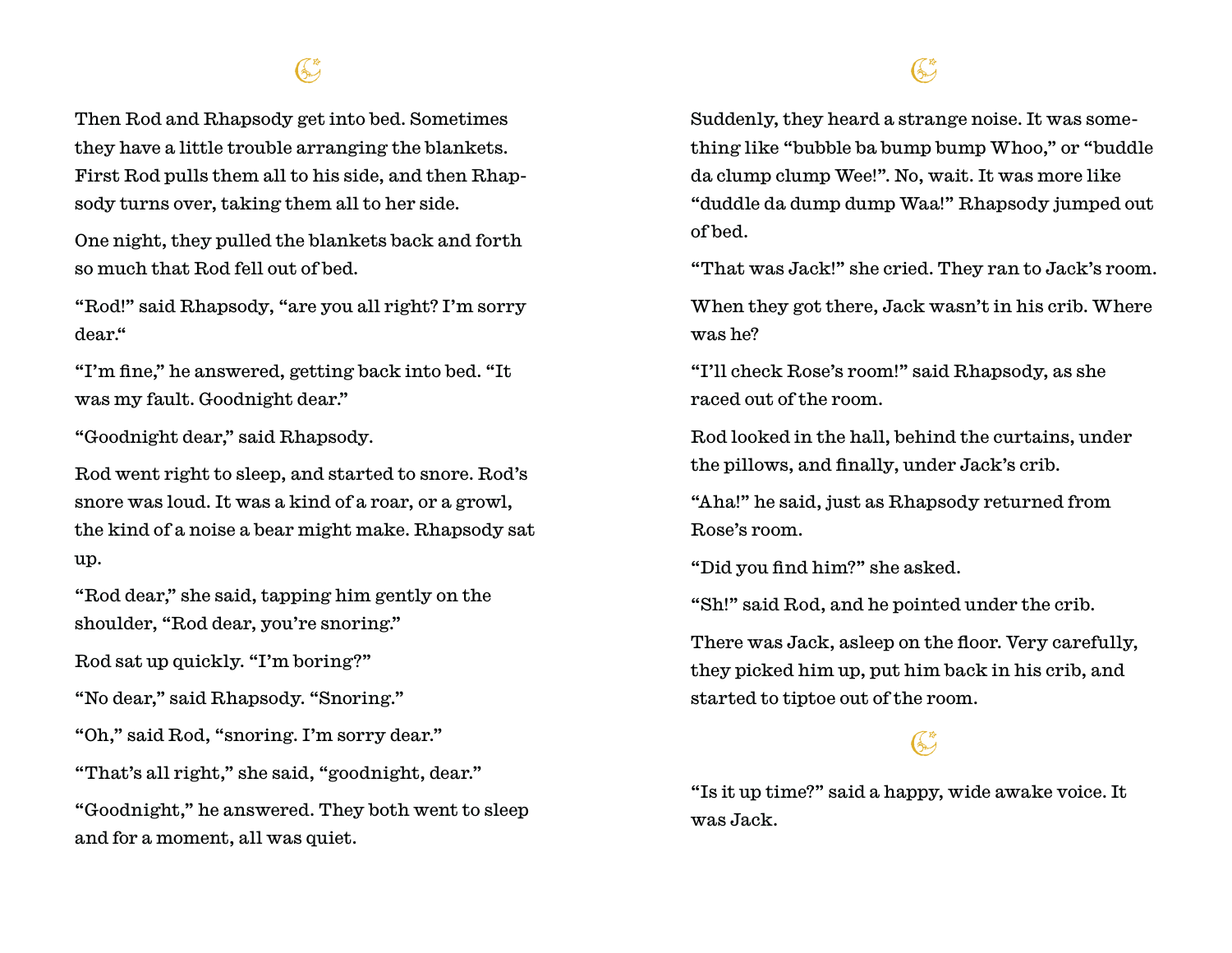"No, no, Jack," said Rhapsody. "It's still bed time, crib time. Goodnight dear."

"No crib! No crib!" said Jack. "I can get out my crib!"

He showed them how he could put one leg up on the rail, lean over and fall out. Rod caught him just in time.

"He's too big for his crib," said Rhapsody. "What can we do?"

"Take him into our bed?" asked Rod.

"Hooray!" said Jack. "Mommy and Daddy's bed! Hooray!"

"Well, all right, Jack," said Rod, "but just for tonight."

#### $\mathbb{G}^*$

It took some time to settle down. First Rod took all the blankets, then Rhapsody rolled over, and Rod fell out of bed with a thunk. He was fine, though. He got back in bed, and all was quiet until he started to snore.

"Daddy, you're snoring," said Jack.

"Snoring? Oh. I'm sorry," answered his father.

Soon, all three rabbits were sound asleep. Then Rose came in.

"Mom," she said, "Mom, I have a sore leg."

Rhapsody woke up. "What?" Then she saw Rose. "Oh, Rose."

"Mom," repeated Rose. "I have a sore leg."

"Oh dear," said Rhapsody. "It's probably a growing pain. Would you like me to rub it for you?"

"Yes, please" said Rose, so they both went back to Rose's bed.

Now Rose had a very nice little room, and a very nice little bed that was just the right size for one nice little rabbit.

At first it was wonderful to have her Mom in bed with her, very cosy and snugly. Rhapsody rubbed her leg, and soon it felt much better. But then Rhapsody went to sleep, and Rose started to feel a little bit crowded.

"I think I'll go back to Mommy and Daddy's bed," she said.

#### $\mathbb{G}^*$

There was lots of room in Mommy and Daddy's bed. Rose just had to push Daddy over a bit, and then she went right to sleep. She went right to sleep, but she started to dream about flying: flying all around the world, with her own little wings.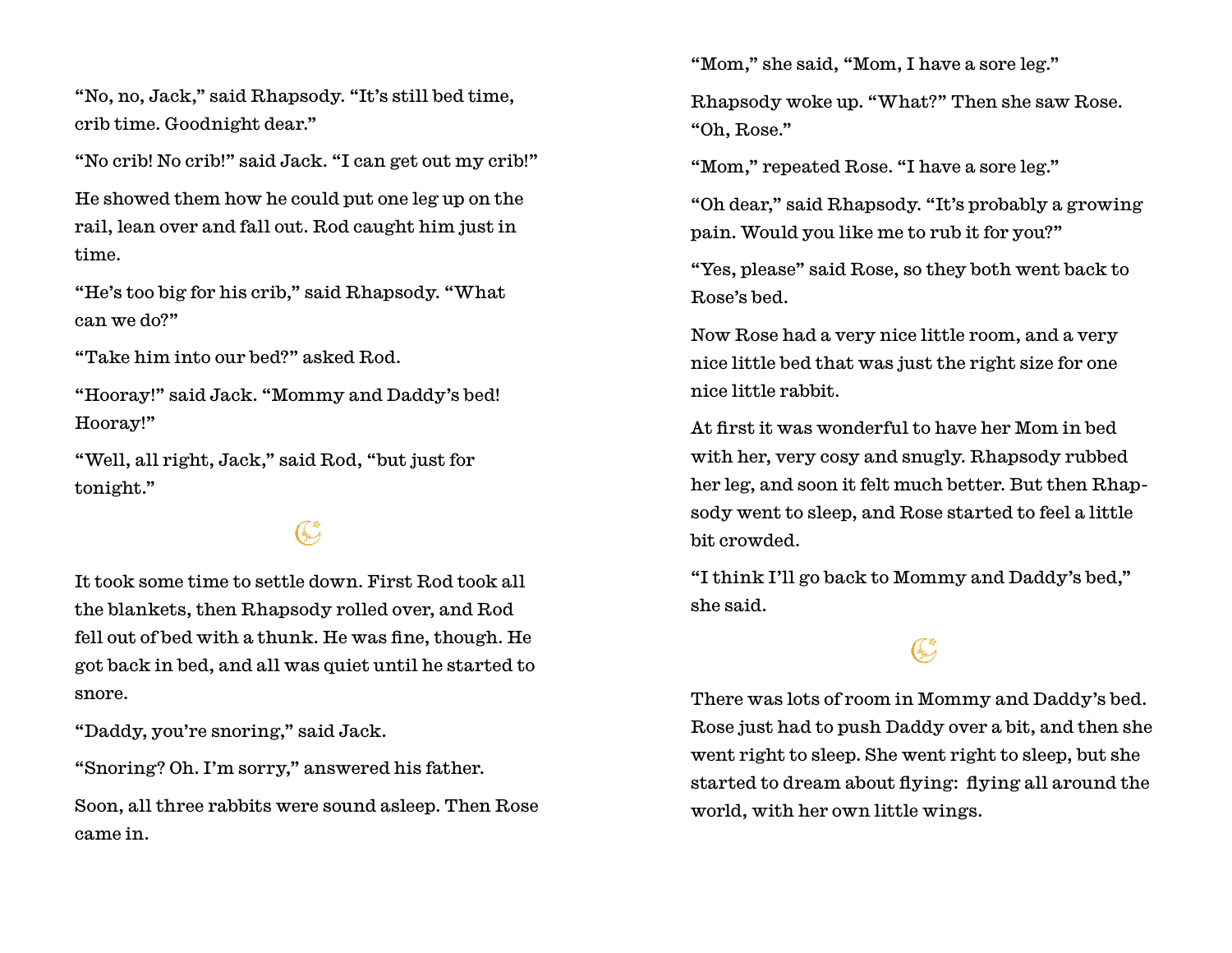Jack, meanwhile, was dreaming about swimming swimming on his back, with a good strong kick: kick, kick, kick kick kick.

Well, that's what they were dreaming about, but this is what was really happening: one of Rose's legs landed on Rod's tummy. Then both of Jack's feet kick kick kicked into his back. Then Rose's arm flopped on her father's chest and he felt Jack's little feet kick kick kicking him softly in the head.

Rod got up, and went to find somewhere else to sleep.

In the morning, the sun came up on another beautiful day in Felicity Falls. Jack woke up.

"Wose!" he said. Rose woke up. She was surprised to see Jack in the bed with her.

"I wonder where our parents are?" she asked.

"I don't know," said Jack, "wet's wook for them." He started looking under the pillows and blankets, and under the bed.

"Wait a minute," said Rose, "last night Mommy was asleep in my bed. Maybe she's still there."

"Wet's go see," said Jack.

#### $\mathbb{G}$

Rhapsody was having a wonderful sleep in Rose's bed, but she woke up pretty quickly when two little rabbits started jumping on the bed.

"Good morning Mommy," said Rose, and Jack said, "Mommy, Mommy, Mommy!" as he hopped up and down all over her.

"What?" said Rhapsody, sleepily. "Oh, good morning children."

And they all had a nice snuggle together.

But then Jack said, "Where's Daddy?"

"I don't know," replied Rhapsody, "Isn't he in bed? What time is it?"

"Morning time!" hopped Jack. "Morning time, morning time, up up up time!"

"I'll be back in a minute," said Rose, "I have to go to the bathroom."

#### $\mathbb{C}^*$

When Rose got to the bathroom, the door was closed and from behind the door came a terrible noise. It was a kind of a roar, or a growl, the kind of a noise you might hear if there was a big, scary bear in the bathroom. Rose ran back to Rhapsody.

"Mommy, mommy!" she called, "there's something terrible in the bathroom! I think it's a bear!"

Rhapsody got up. "A bear in our bathroom?" she said. "I don't think so. Let's go see."

"Okay, Mommy," said Jack, "we're right behind you!"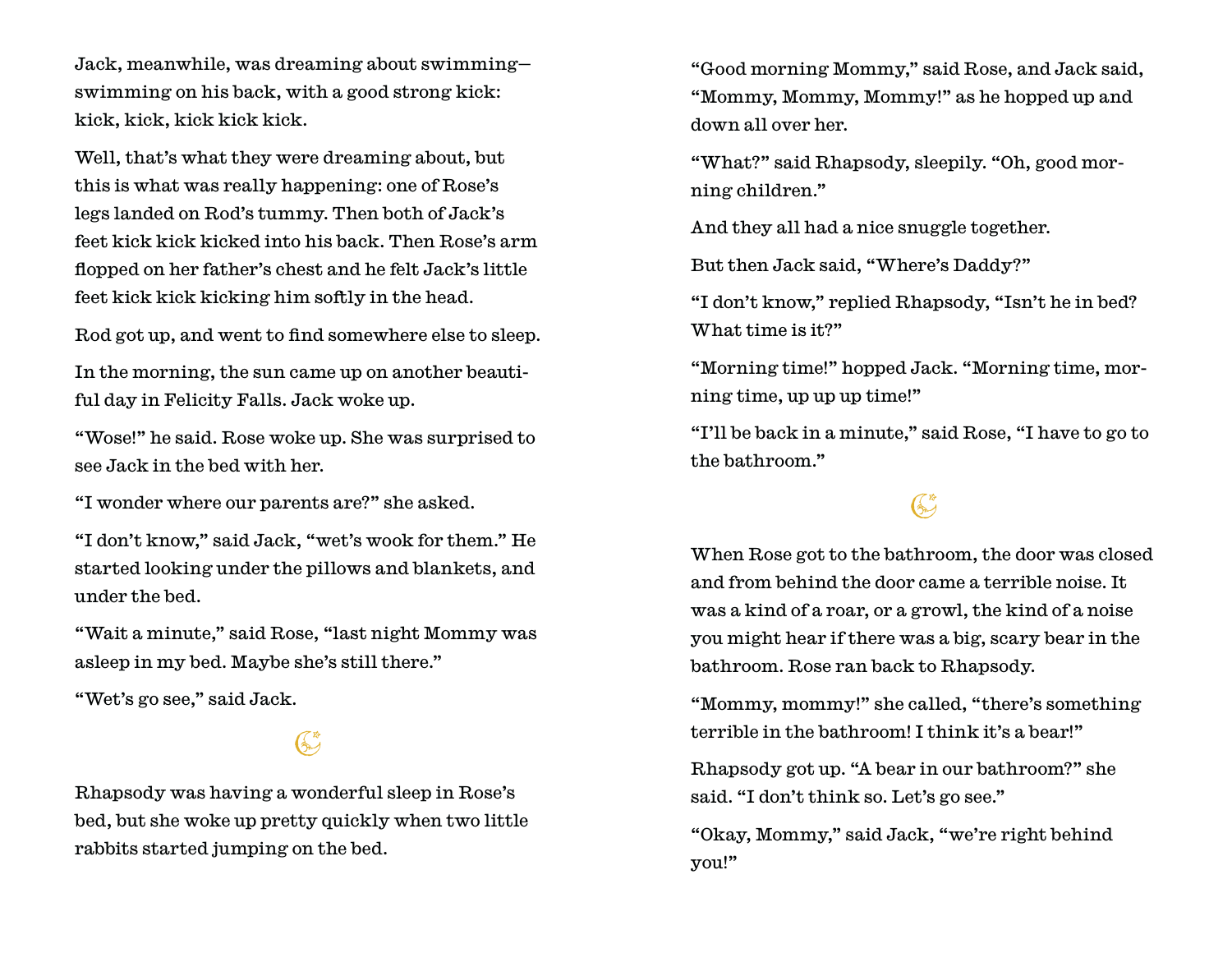When they got to the bathroom, they heard a loud roar.

"Oh no!" said Jack and Rose together. "There is a bear in the bathroom!"

They made so much noise that Rod, who was sleeping in the bathtub, woke up.

"A bear in the bathroom?" he said, "Oh no!"

The bathroom door opened, and Rhapsody looked in.

"Rhapsody, be careful!" whispered Rod, "there's a bear in the bathroom!"

"That's not a bear," said Jack, "that's Daddy! Daddy, Daddy, Daddy!"

"Good morning Daddy!" said Rose, and the two children hopped into the tub and started jumping happily all over their father.

"It's morning time, morning time," sang Jack, "up, up, up time!"

#### $\mathbb{G}$

That night, there was a surprise for Jack: a real bed. Rod, Rhapsody and Rose all tucked him in and he went right to sleep.

And that night, the moon over Felicity Falls smiled down on the whole Rabbit family as they all slept all night long.

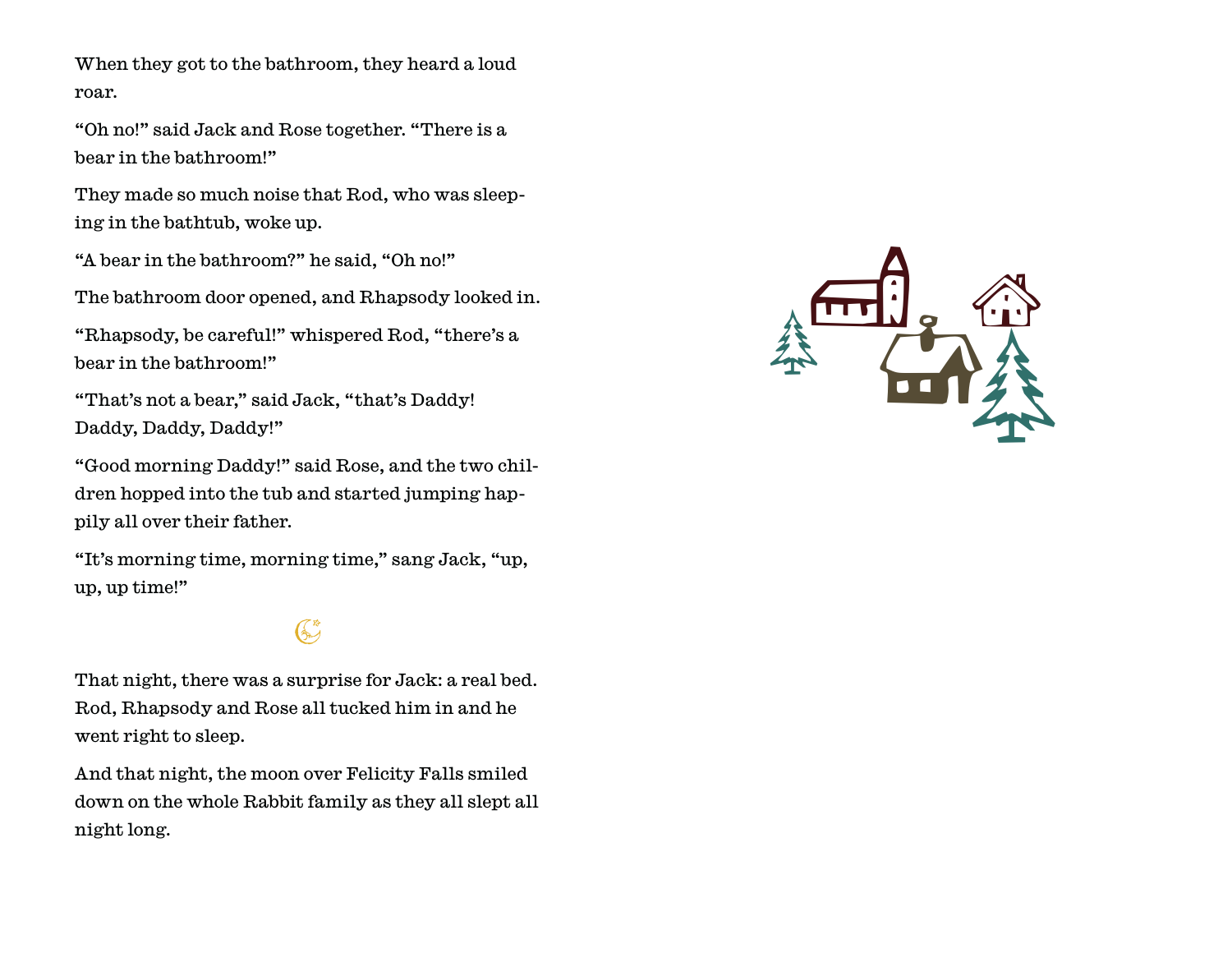### <span id="page-14-0"></span>**The Real Animals**

The animals in *Felicity Falls* are the sort that walk, talk, and go to school, but you might like to tell your class about the real animals that our characters are based on.

#### Weasel *(belette f.)*

There are 67 different kinds of animals that belong to the weasel family, including mink, ferret, ermine, fisher, martin and wolverine. Weasels live all over the world, except Australia and Antarctica.

They have long, thin bodies, short feet, thick necks, and pointed heads with small, round ears. They

often have dark brown upper bodies with white underparts; some northern species turn completely white in the winter.

Weasels are useful to farmers because they eat mice, but they do not make good pets.



Porcupine *(pork-épic, m.)*

Canada's second largest rodent has a stout, black and white body with up to 30,000 sharp, slightly barbed quills on upper parts and tail.

Porcupines do not hibernate, and are usually nocturnal and solitary, but they sometimes share good dens or feeding areas. They eat bark, buds, and the leaves and twigs of trees and other plants.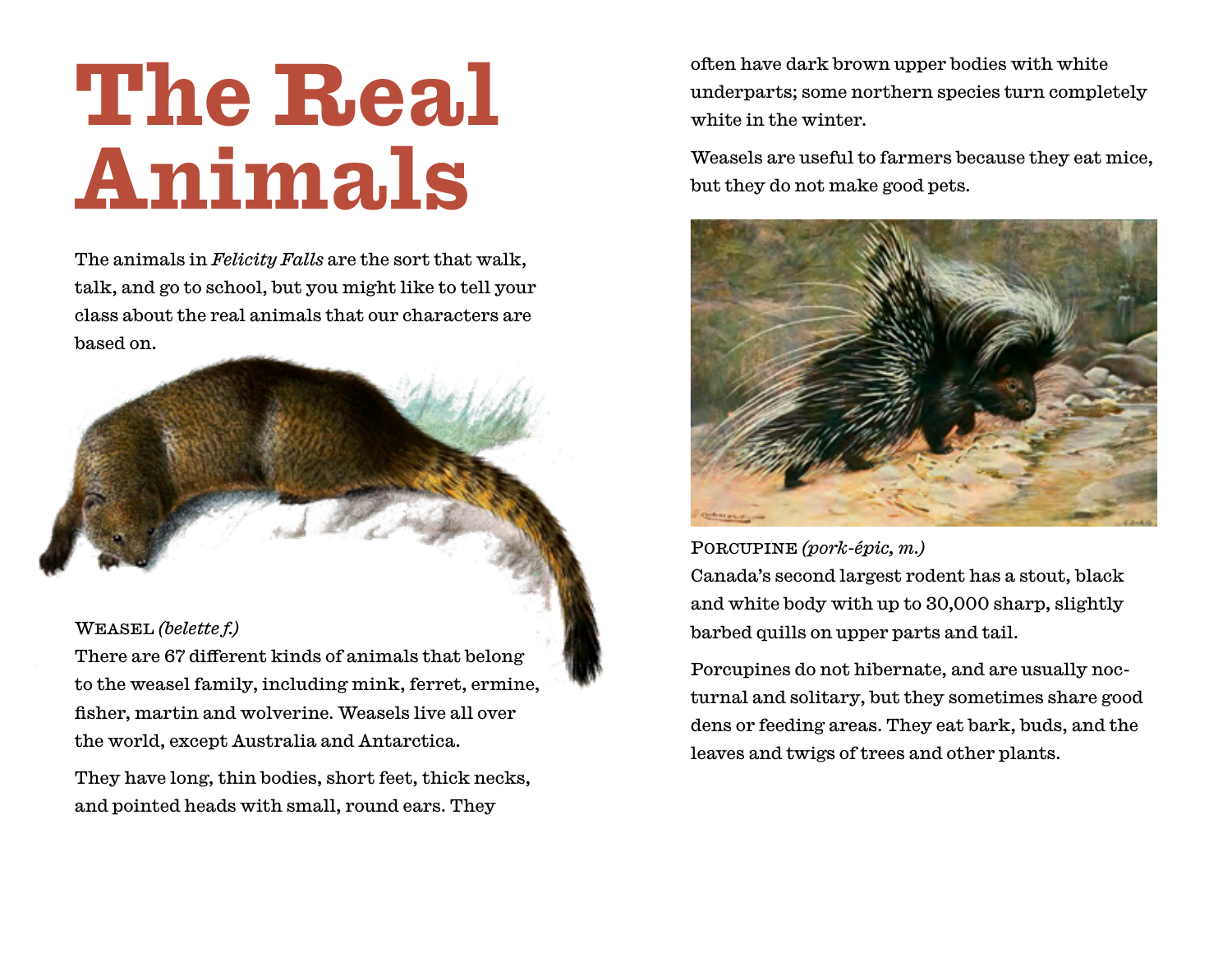#### Rabbit *(lapin, m.)*

Their are actually 18 different kinds of rabbits and hares, and sometimes the names are confusing— Jackrabbits are actually hares; and the Belgian hare is a rabbit.

Baby rabbits are born blind, helpless and hairless, while young hares are born furred, with eyes open and can hop minutes after birth.

The best known rabbits are cottontails, found in Ontario, Quebec and Manitoba; and the common or Old World rabbit, found in central Europe.

The Old World rabbit is gregarious, living in large colonial burrows, or warrens, which it digs itself.

The North American eastern cottontail tends to be mostly solitary, and does not dig its own burrows, but uses surface resting places, or forms, or the burrows of other animals.